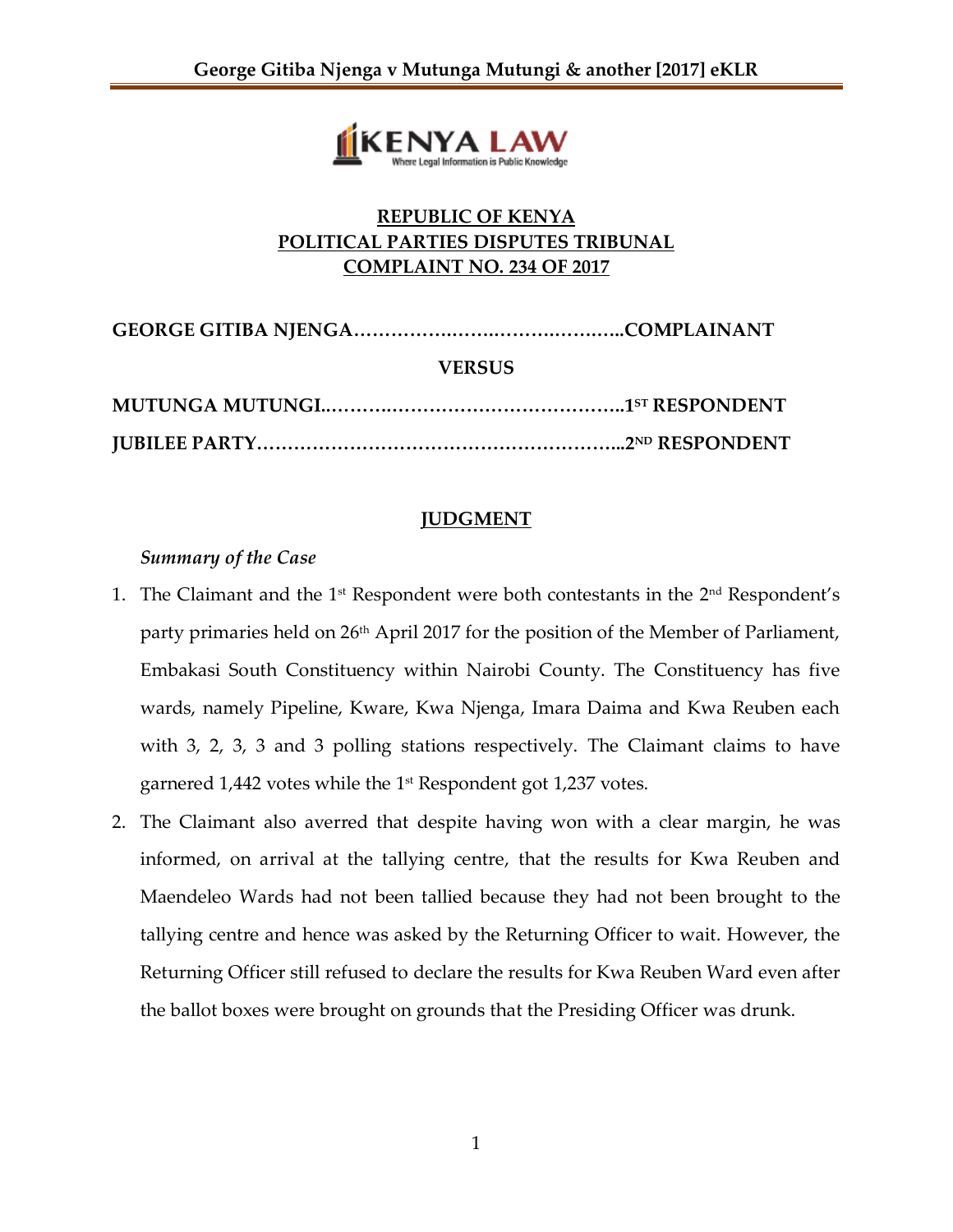- 3. The Claimant further averred that the tallied results for Maendeleo Ward were contradictory in the sense that the 1<sup>st</sup> Respondent garnered 98 votes according to the agents but 398 votes according to the Returning Officer.
- 4. The Claimant appealed to the 2nd Respondent's National Elections Appeals Tribunal but the appeal was dismissed and the  $1<sup>st</sup>$  Respondent was declared the winner instead. The Claimant has now lodged his complaint with this Tribunal seeking for the following prayers:
	- a) A permanent injunction restraining the Respondents, their agents, associates and or servants from issuing and or accepting any nomination certificate in respect of Embakasi South Constituency pending the determination of this case.
	- b) Any other relief that this honourable Tribunal deems fit to grant.
- 5. In reply, the 1st Respondent opposed the Claimant's complaint stating that the Claimant case was baseless and without justification since he failed to prove his case and hence prayed for the dismissal of the same forthwith.

### *Issues for Determination*

6. The primary issue for determination is whether the  $2<sup>nd</sup>$  Respondent's nomination for the position of the Member of Parliament, Embakasi South Constituency was free, fair and credible.

### *Analysis*

7. The requirement for free and fair elections is one of the general principles undergirding Kenya's electoral processes. For an election exercise to be said to have been free and fair, according to *Article 81* of the *Constitution of Kenya, 2010,* the following conditions must be met. They include allowing voting through secret balloting, freedom from violence, intimidation and improper influence or corruption, elections being conducted transparently by an independent body and administered in an impartial, neutral, efficient, accurate and accountable manner.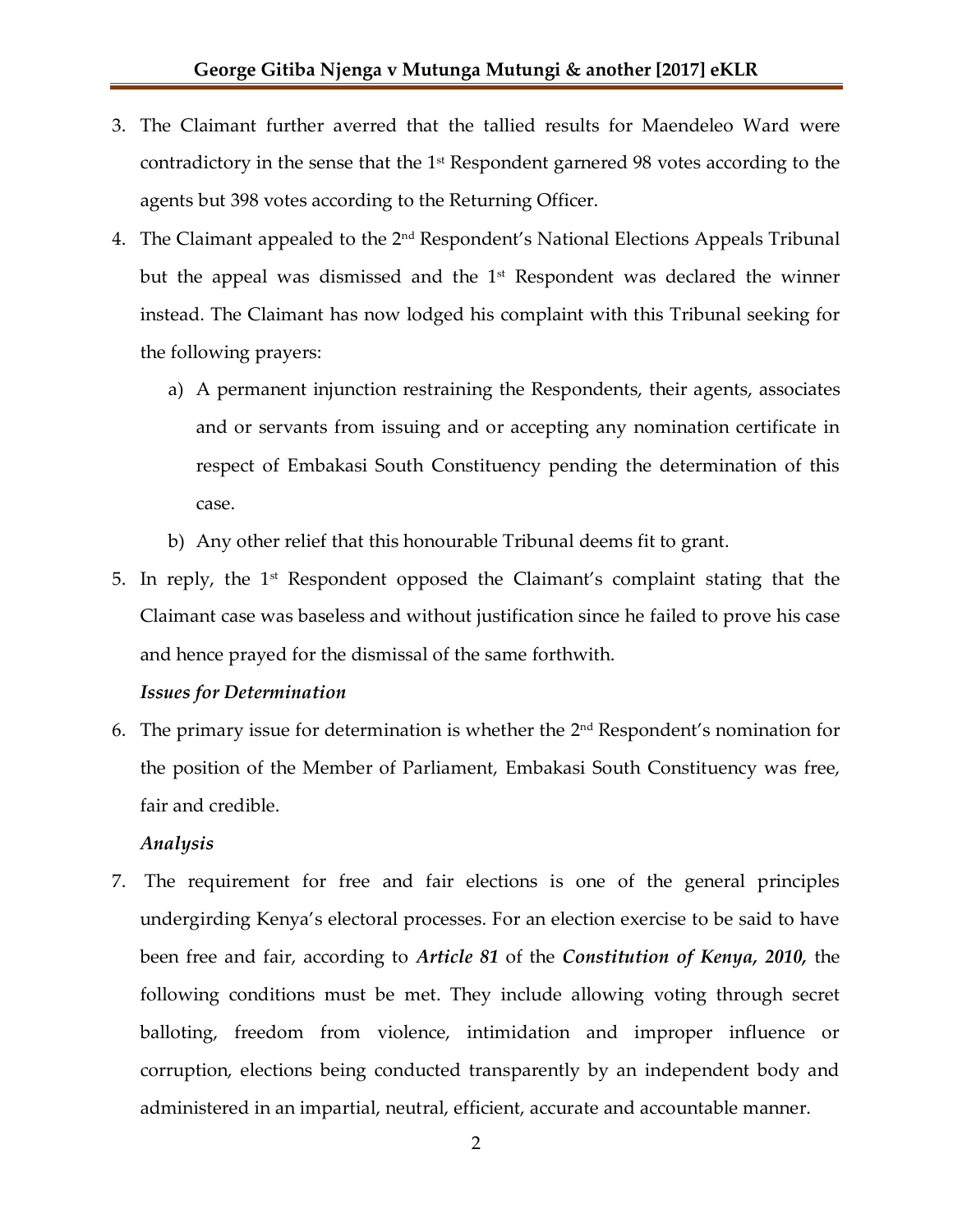- 8. These requirements also underlie the citizens' rights and freedoms contained in *Article 38* of the *Constitution of Kenya, 2010,* and as such, are binding on political parties' nomination processes. *Article 38* guarantees the right of every citizen to make political choices, which includes the rights to form and participate in the activities of a political party. In this regard, one has the right to take part in a free, fair and regular elections based on universal suffrage and the free expression of will to vie for any office of any political party to which such a person is a member.
- 9. To this end, *Article 91 (1) (d)* of the Constitution specifically obligates political parties in Kenya to abide by the democratic principles of good governance, promote and practice democracy through regular, fair and free elections within the party. To fulfil these constitutional requirements, *section 9* of the *Political Parties Act, 2011* read together with the *Second Schedule* of the same sets out the key issues that must be contained in the constitutions of all duly registered political parties in Kenya.
- 10. The relevant issue for our purposes in the matter is the rule that a political party constitution must establish guidelines for, among other things, the nomination of candidates for elections.
- 11. The 2<sup>nd</sup> Respondent's nomination rules also guarantee the rights and freedoms of their members to free, fair and credible elections. As a political party that is duly registered in Kenya, the 2nd Respondent owed to its members the obligation to conduct a free, fair and credible nomination process. This meant, among other things, that the exercise ought to have been free from violence, intimidation of voters or influence by corruption and accurate recording of the results of votes balloted by the Returning Officer.
- 12. One Jedidah Jonathan Waciuri who was the overall agent for one David Njuguna Mbugua, also a contestant in the 2<sup>nd</sup> Respondent's party primaries for Embakasi South Constituency swore an affidavit to confirm that  $1<sup>st</sup>$  Respondent garnered 98 votes. Mr Jedidah further averred that the  $1<sup>st</sup>$  Respondent could not have possibly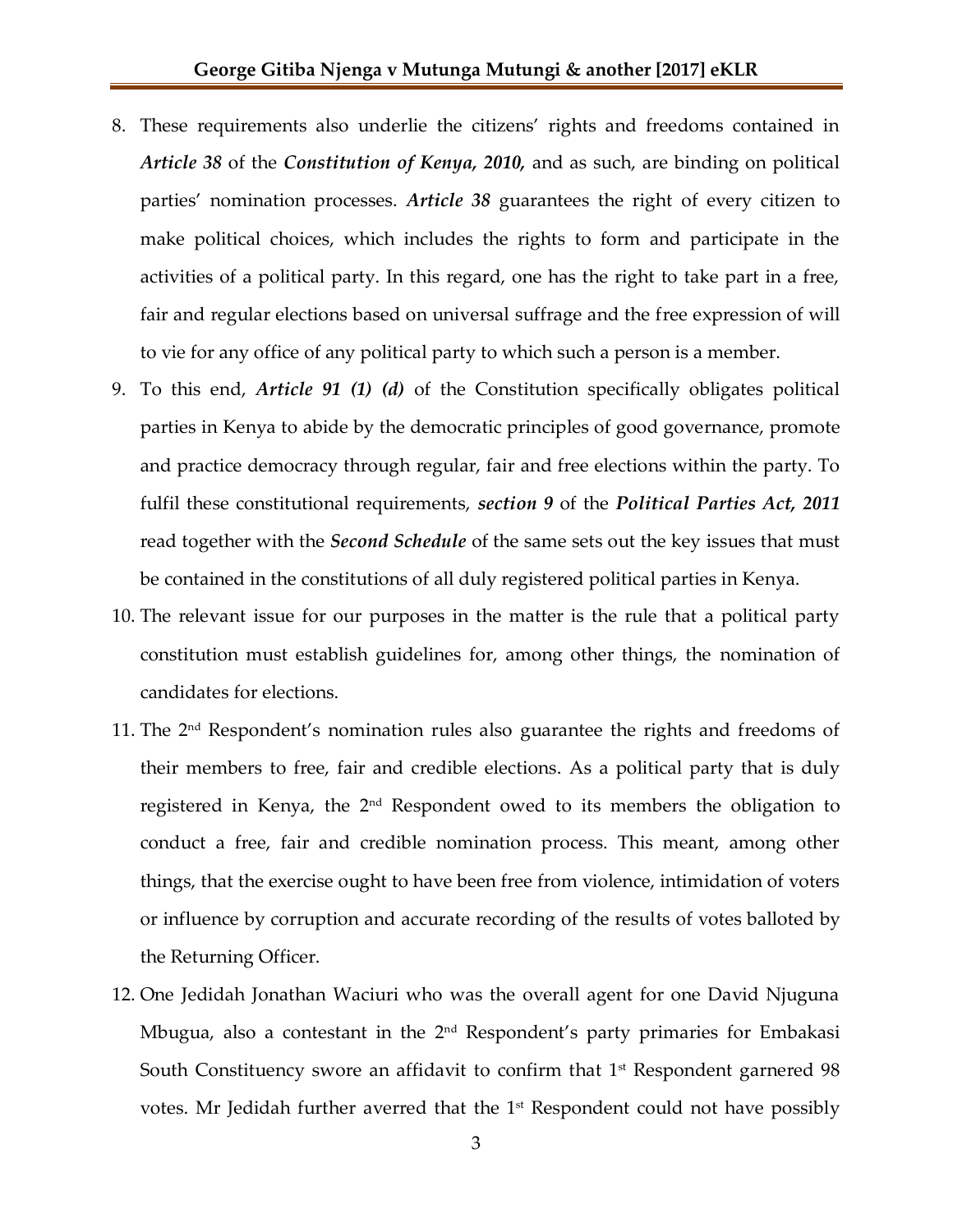garnered 398 votes as the figure exceeded the total numbers of votes cast, which were 321.

- 13. The 1<sup>st</sup> Respondent, in his replying affidavit, denied the annexures at pages 5, 7,8,10 and 10 of the Claimant's bundles of documents and averred that the  $2<sup>nd</sup>$  Respondent was a stranger to the same. The said annexures purportedly contained a breakdown of tallied results from 15 polling stations showing the Claimant as having 1299 votes as against the 1<sup>st</sup> Respondent's 935 votes.
- 14. The Tribunal nonetheless noted that the annexures were problematic in two major respects making it difficult to vouch for their veracity. The results were not only blurred but the tally sheets did not contain the letterhead of the 2<sup>nd</sup> Respondent and neither bore the name nor the signature of the Returning Officer. Simply put, we cannot rely on the said annexures to determine the actual winner for the position of the Member of Parliament, Embakasi South Constituency on the 2nd Respondent's party ticket.
- 15. That said, this Tribunal also noted that neither the  $1<sup>st</sup>$  nor the  $2<sup>nd</sup>$  Respondent took steps to produce the tally sheets of the results of the said nomination to assist it determine the actual victor of the process. The  $1<sup>st</sup>$  Respondent has merely asserted that the Claimant's case was without foundation without specifically rebutting the Claimant's arguments that the results were announced and the winner declared without factoring the results of Kwa Reuben and Maendeleo Wards.
- 16. The failure to consider the said two Wards, in our view, was such a fundamental error that cannot be ignored by this Tribunal. We have taken note of the Court of Appeal decision in *Moses Masika Wetangula vs. Muskari Kombo & Another Civil Appeal No. 43 of 2013's* case and we stand guided by it in determining this matter. In this case, the court observed as follows:

*It is an accepted fact that no human activity can be perfect. The conduct of an election is therefore no exception. That notwithstanding, however,*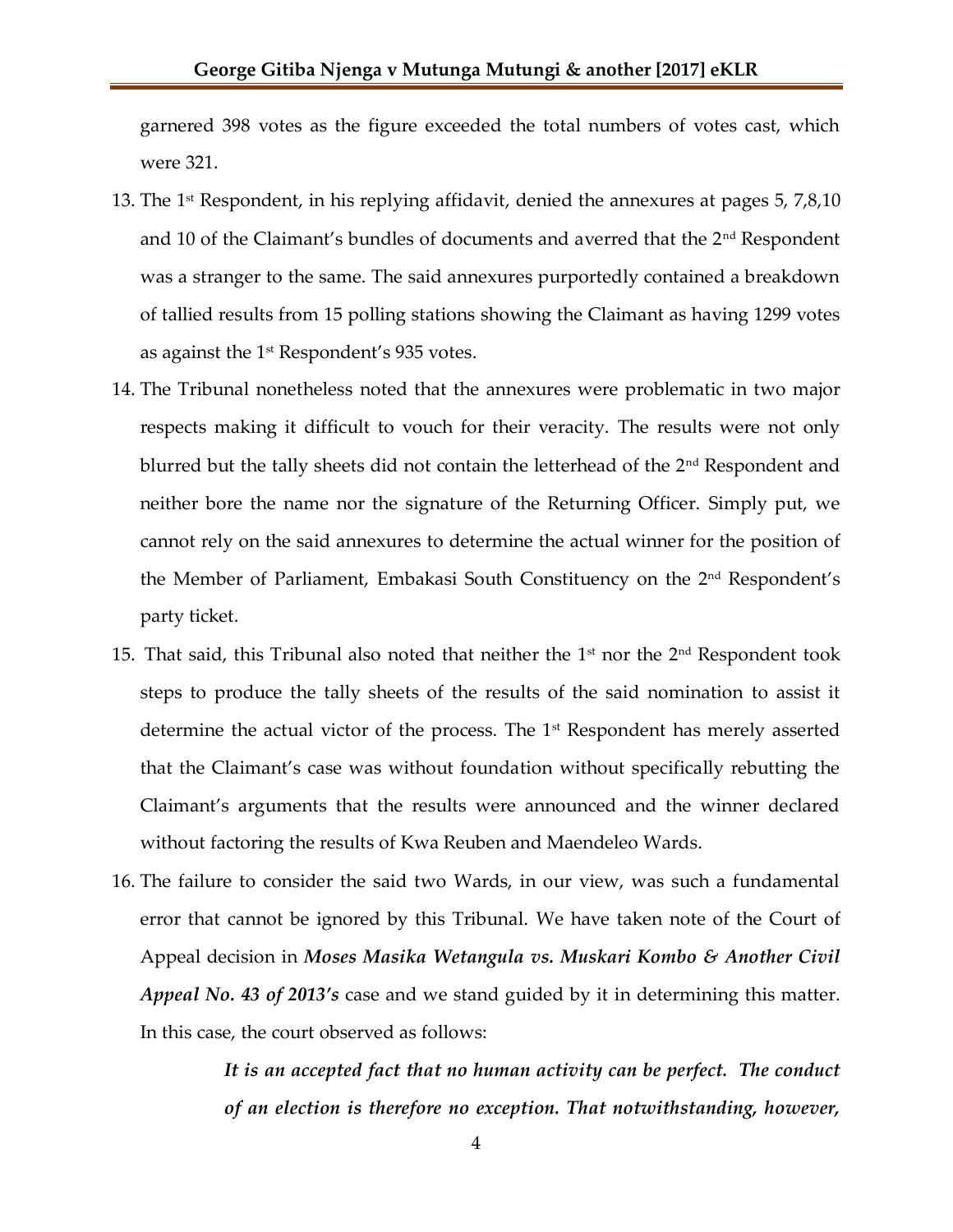*for an election to be valid, substantial compliance with the law governing that election is mandatory. For instance, no election can be valid if it is*  not based on the principle of universal suffrage; if it is not by secret *ballot; if it is not transparent and free from violence, intimidation, improper influence or corruption; and if it is not conducted by an independent body and administered in an impartial, neutral, efficient, accurate and accountable manner. No election can be valid if, whatever method of voting is employed, it is not "simple, accurate, verifiable, secure, accountable and transparent"; as well as if "appropriate structures and mechanisms to eliminate electoral malpractice are [not] put in place"; and the counting and collation of votes and announcement of the results are not open and accurate. What Section 83 of the Elections Act excuses are minor infractions of these principles or requirements that arise from inadvertent, not deliberate or negligent, human activities in the effectuation of these principles but do not affect the result of the election.*

- 17. Our reading of the foregoing has led us to conclusion results of the Kwa Reuben and Maendeleo Wards were not minor infractions. On the contrary, these results were important in determining the 2<sup>nd</sup> Respondent's nominee for the position of the Member of Parliament, Embakasi South Constituency. As such, the results ought to have been factored when tallying the final results for the said position especially considering the geographical size of the location in question, the Embakasi South Constituency.
- 18. Whereas it could true that  $1<sup>st</sup>$  Respondent was ahead of the Claimant at the time the results were declared, nevertheless we cannot rule with certainty that the untallied votes from the two Wards could not have had any impact on the overall outcome. The only way to find out the truth is by tallying all the untallied votes from these two Wards: Kwa Reuben and Maendeleo Wards.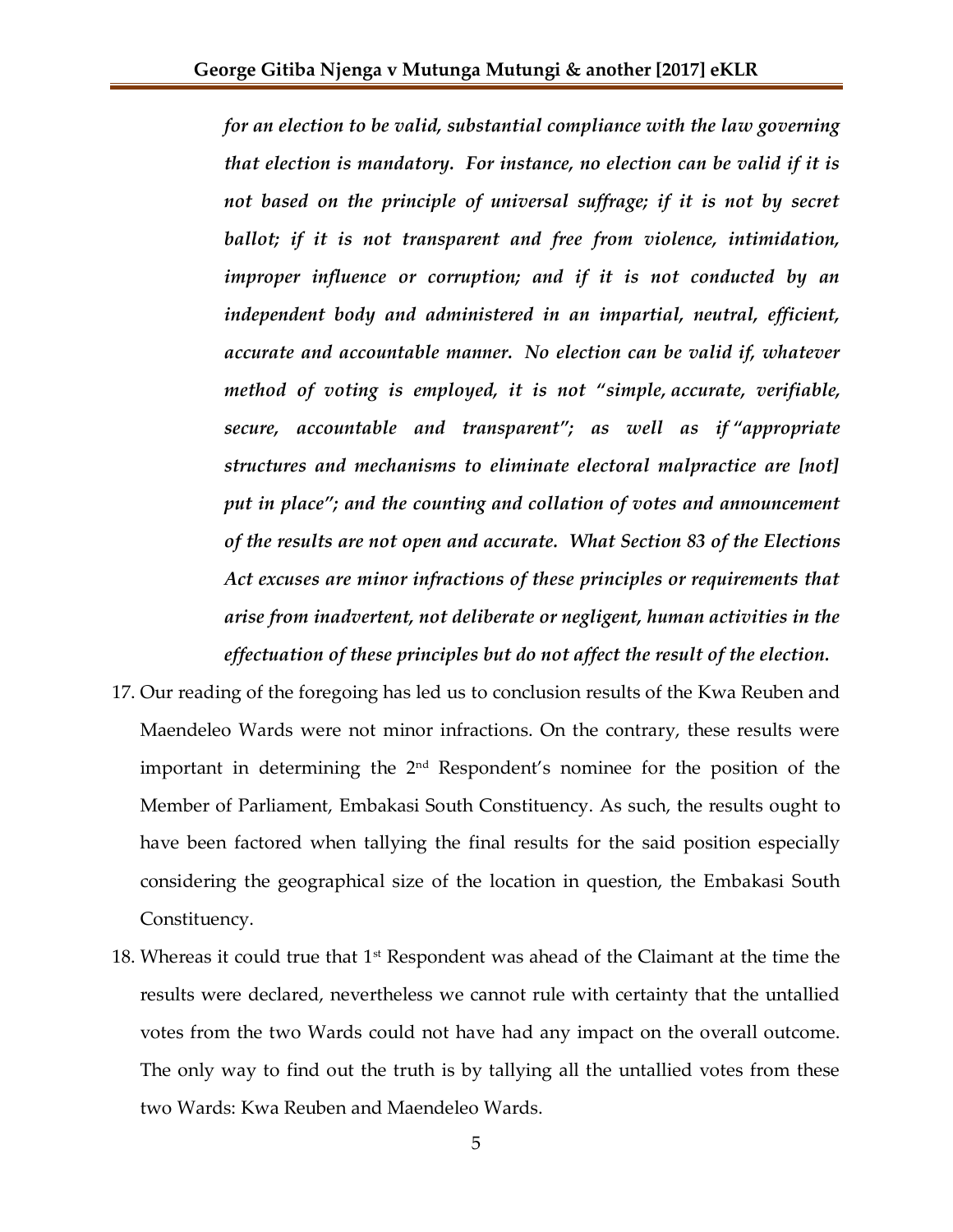19. For the reasons advanced above, this Tribunal is persuaded by the Claimant's arguments and accordingly the Claimant's case succeeds.

### **Orders**

20. In the premises, this Tribunal orders as follows:

- *a) That the Claimant's case be and is hereby allowed.*
- b) That the 2<sup>nd</sup> Respondent be and is hereby restrained from issuing the final *nomination certificate to any other person for the position of the Member of Parliament Embakasi South Constituency, Nairobi County.*
- c) That, in the event that the 2<sup>nd</sup> Respondent has issued the final nomination certificate to the 1st Respondent or any another individual for the position of *the Member of Parliament, Embakasi South Constituency, the same is hereby declared null and void.*
- *d) That the 2 nd Respondent be and is hereby ordered to tally the votes for Kwa Reuben and Maendeleo Wards and factor the same in determining the nominee for the position of the Member of Parliament, Embakasi South Constituency within 24 hours of this judgment.*
- *e) In the event that the ballot materials are unavailable, there shall be repeat nominations in the two wards within the next 48 hours of the pronouncement of this judgment.*
- *f) No orders as to cost in order to foster party unity, growth and democracy. Orders accordingly.*

#### **DATED AT NAIROBI THIS 17TH DAY OF MAY 2017**

 **Kyalo Mbobu .................................................................... (Chairman)**

 **James Atema …….............................................................. (Member)**